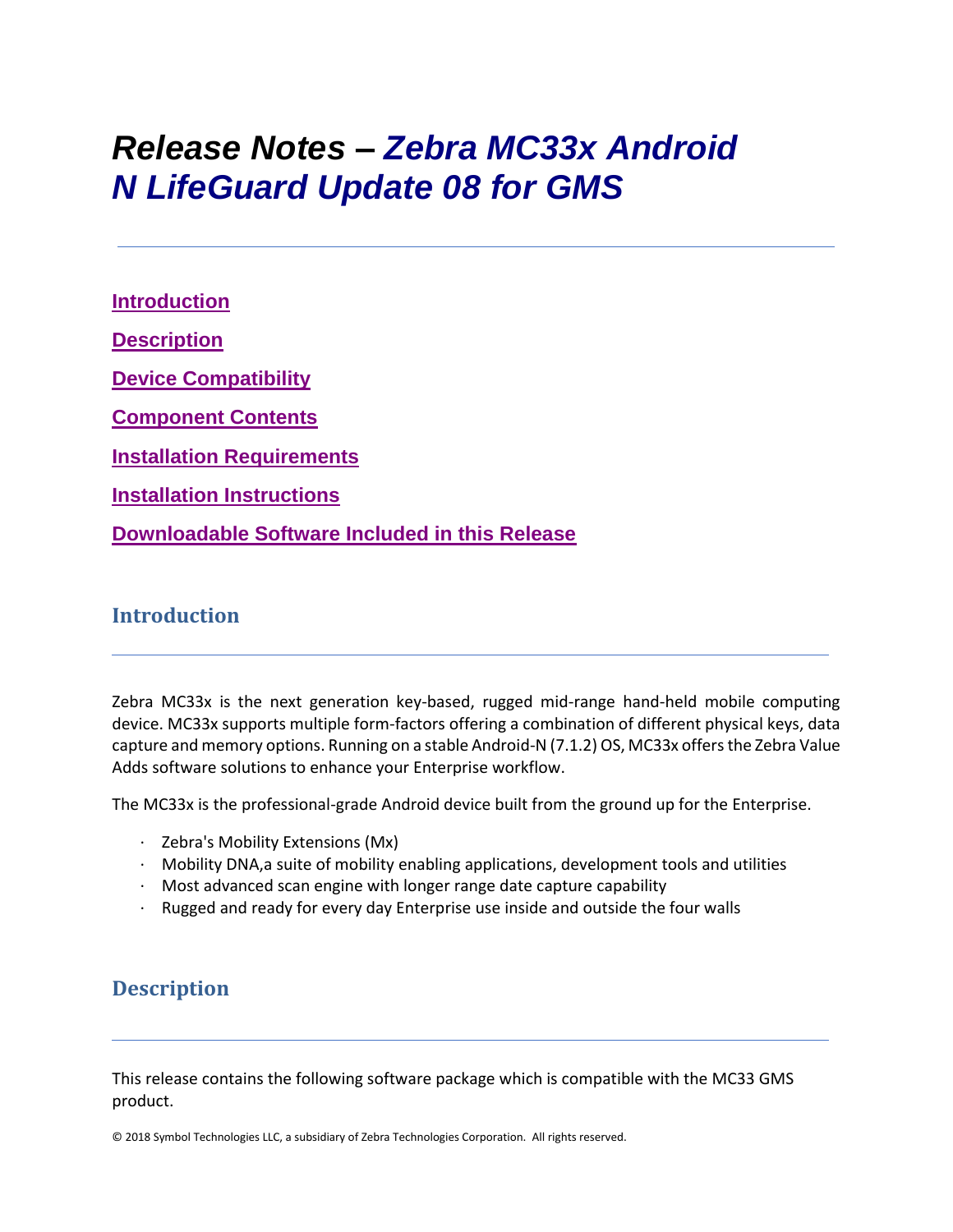LifeGuard patches are cumulative and include all previous fixes that are part of earlier patch releases.

### **1. CFE v8 Updates:**

- ❖ CFE\_ATLAS\_P08\_NG\_01-01.49.zip (GMS)
- 1. **Android Security Patch Level:** June 1, 2018 Use the link below to see the Android Security bulletin for more information: <https://source.android.com/security/bulletin/>
- 2. Resolved an issue wherein KeyProgrammer fails to open via Device settings.
- 3. Build Number format has been updated.
- 4. Added First Api Level property for MC33 and VC80x products.

#### **2. CFE v7 Updates:**

- $\div$  CFE\_ATLAS\_P07\_NG\_01-01.49.zip (GMS)
- 1. **Android Security Patch Level:** May 1, 2018

Use the link below to see the Android Security bulletin for more information: <https://source.android.com/security/bulletin/>

- 2. Fix for Zebra setup wizard popup after OS upgrade.
- 3. **Updated below components:**
	- o MX: 8.0.0.10
	- o StageNow client: 3.1.0.1037
	- o DataWedge: 6.8.50
	- o Enterprise Keyboard: 1.8.0.8
	- o EMDK: 6.9.16.1216
- 4. Build ID format has been updated.
- 5. Included Zebra Software License Manager v3.0.1.
- 6. Added Wi-Fi power table for Japan.
- 7. SPR34179 Resolved an issue wherein device connects slowly to an AP.
- 8. SPR34175 Resolved an issue wherein device does not show preview information in Messaging App when language toggles from right-to-left.
- 9. SPR34259 Added support to use USBMgr CSP to limit the standard 4 options on device to only allow UsbExternalStorageUsage.
- 10. SPR34307 Resolved an issue wherein the device was unable to be staged via StageNow.
- 11. SPR34083/34014/32519 Resolved an issue wherein disabling WWAN radio via Airwatch using StageNow XML fails.
- 12. SPR33977 Resolved an issue wherein set time zone issue observed with StageNow.
- 13. SPR34213/31491 Resolved an issue wherein the device was unable to stage via StageNow.
- 14. SPR34420 Resolved an issue wherein floating scan bubble issue observed with Enterprise Keyboard.
- 15. SPR33755 Resolved an issue wherein the Whitelisted apps were unable to submit XML to MX.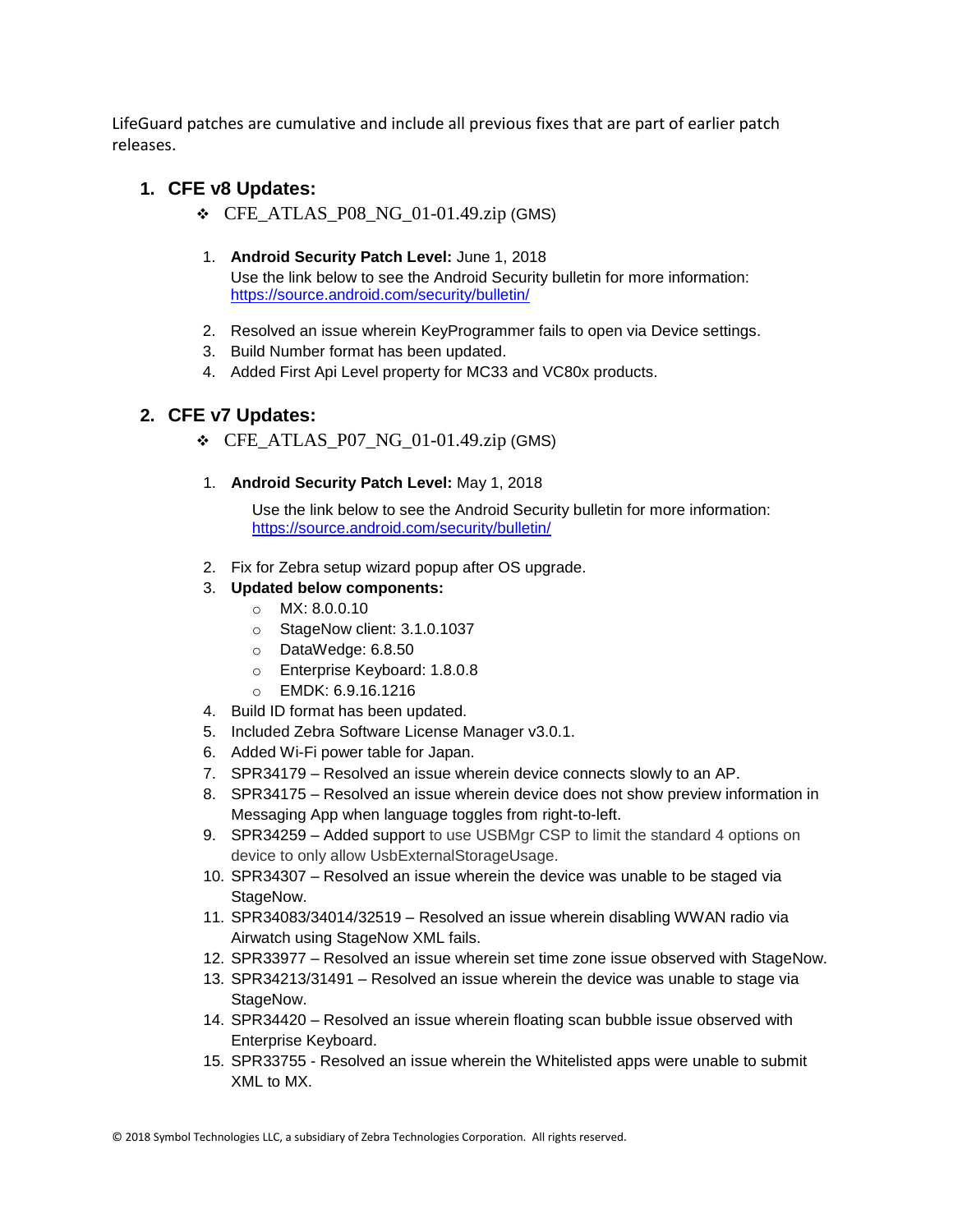- 16. SPR33207 Resolved an issue wherein the Device Diagnostic tool had an issue with reading the Battery Cycles in the application for PP+ batteries.
- 17. SPR33671 Resolved an issue wherein user was unable to create WIFI profile with username as backslash followed by number.
- 18. SPR33862 Resolved an issue wherein the Screen Time off settings using Display manager CSP was not working.
- 19. SPR34145 Resolved an issue wherein indexing of the WEP key was not handled correctly.
- 20. SPR33973 Resolved an issue wherein erroneously loading default profile by providing feature to ignore disabled profiles in DataWedge.
- 21. SPR33848 Added support to included category field in intent profile in StageNow.
- 22. SPR34189 Resolved an issue wherein low ram and oom limit adjustments to provide more free memory.
- 23. SPR33876 Resolved an issue wherein Display Timeout was unable set via StageNow.
- 24. SPR33607 Resolved an issue where few fresh devices were unable to stage after unbox the device.
- 25. SPR33538 Resolved an issue wherein the Scanner beam stuck off and No LED beam while pressing scanner button.
- 26. SPR33981 Resolved an issue Czech Republic Regulatory Country could not be set using Wifi config profile.
- 27. Added Enterprise Browser package (com.symbol.enterprisebrowser) to white listed apps.
- 28. Resolved an issue wherein Settings App crashes while performing "Network Settings Reset".
- 29. Resolved an issue wherein Bluetooth tethering was not working.

#### **3. Update005 Updates:**

❖ CFE-VC80x\_MC33-01-01-48-NG-00-A-05.zip (GMS)

| Components     | <b>New Features</b>                                                                             |  |
|----------------|-------------------------------------------------------------------------------------------------|--|
| OS             | Added support for FIPS                                                                          |  |
| <b>Battery</b> | Added support for battery hotswap with up to 30 seconds for Wifi/BT                             |  |
|                | persistence                                                                                     |  |
| Scanning       | Added Simulscan on the part numbers with imager                                                 |  |
|                | Added support for RS507x                                                                        |  |
|                | Fixed Bluetooth scanner firmware update failure                                                 |  |
| DataWedge      | Fixes:                                                                                          |  |
|                | SPR-33973 Resolved issue where Wrong profile gets loaded<br>when SwitchToProfile intent is used |  |
|                | SPR 33538 – Not able to load the correct profile when Switch To<br>Profile intent is used.      |  |
|                | Features:                                                                                       |  |
|                | Changed the default Simul Scan template in a DataWedge profile<br>to "Default - Barcode 4.xml". |  |
|                | Added support for Dynamic template parameters in SimulScan<br>٠<br>configuration.               |  |
|                | Added Multibarcode support.                                                                     |  |
|                | Added a barcode separator for multbarcode feature.                                              |  |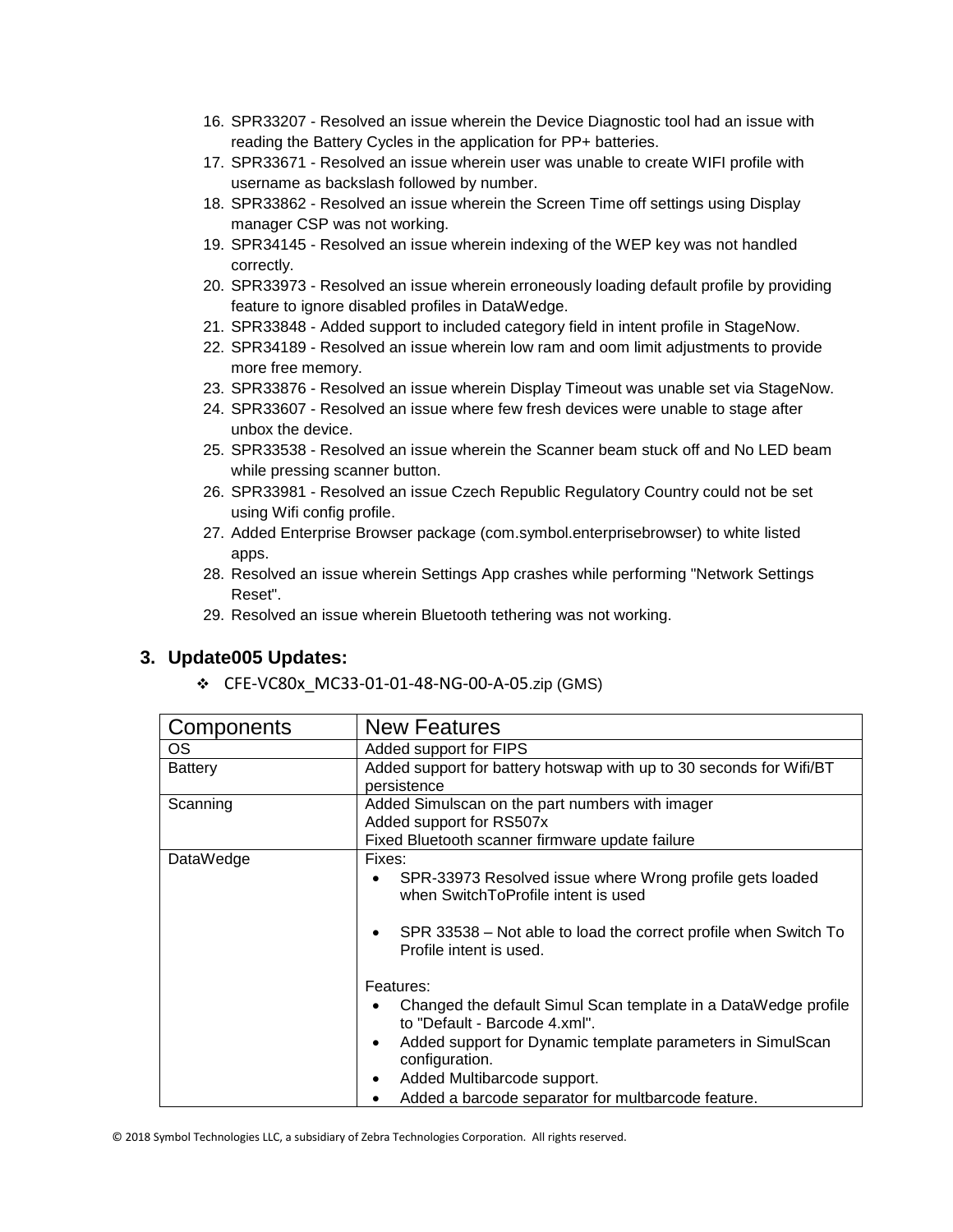|                  | Intent API extensions:<br>٠<br>Added support to import full configuration database or profile<br>1.<br>configuration database via intent API.<br>2. Added support to get and set configuration of Serial Input<br>Plugin settings.<br>Added support to install an application while in device in suspend<br>mode and make it to work with DataWedge. (SPR - 33639)                                                                                                                                                                                                                                                                                                                                                                                                                                   |
|------------------|------------------------------------------------------------------------------------------------------------------------------------------------------------------------------------------------------------------------------------------------------------------------------------------------------------------------------------------------------------------------------------------------------------------------------------------------------------------------------------------------------------------------------------------------------------------------------------------------------------------------------------------------------------------------------------------------------------------------------------------------------------------------------------------------------|
| <b>EMDK</b>      | Fixes:<br>Unable to create a DataWedge profile using EMDK Profile<br>Manager.<br>"getLabelType()" method returns "UNDEFINED" for mailmark and<br>$\bullet$<br>Hanxin barcode<br>Features:<br>Enhanced Barcode Manager API:<br>Added support for the Mutli-Barcode decoding feature. This<br>feature allows scanning multiple barcodes in one single scan:<br>Added new value "MULTI_BARCODE" in enum ScanMode to<br>$\circ$<br>enable decoding multiple barcodes at a time.<br>Added new class "MultiBarcodeParams" in ScannerConfig<br>$\circ$<br>with parameter "barcodeCount" to set the barcode count to be<br>scanned.<br><b>Enhanced SerialComm API:</b><br>The new flowControlMode feature has been added in the<br>SerialConfig class with RTS_CTS, XON_XOFF and NONE as<br>possible values. |
| МX               | Fixes:<br>"Zebra Mobility Extensions Version" is shown as 1.3 on Airwatch<br>agent when UUT RAM is 85% filled<br>SPR- 34145: Fixed issue where Wlan with WEP key INDEX 2 is<br>not kept                                                                                                                                                                                                                                                                                                                                                                                                                                                                                                                                                                                                              |
| <b>OEMConfig</b> | Fixes:<br>"SignalOccurrenceOfThreat" parm is not added in threatStep                                                                                                                                                                                                                                                                                                                                                                                                                                                                                                                                                                                                                                                                                                                                 |
| Ivanti Velocity  | Integrated Velocity ATTE 2.0                                                                                                                                                                                                                                                                                                                                                                                                                                                                                                                                                                                                                                                                                                                                                                         |

### **4. CFE v4 Updates:**

- ❖ CFE-VC80x\_MC33-01-01-48-NG-00-A-04.zip (GMS)
- 1. **Android Security Patch Level:** March 5, 2018

Use the link below to see the Android Security bulletin for more information: <https://source.android.com/security/bulletin/>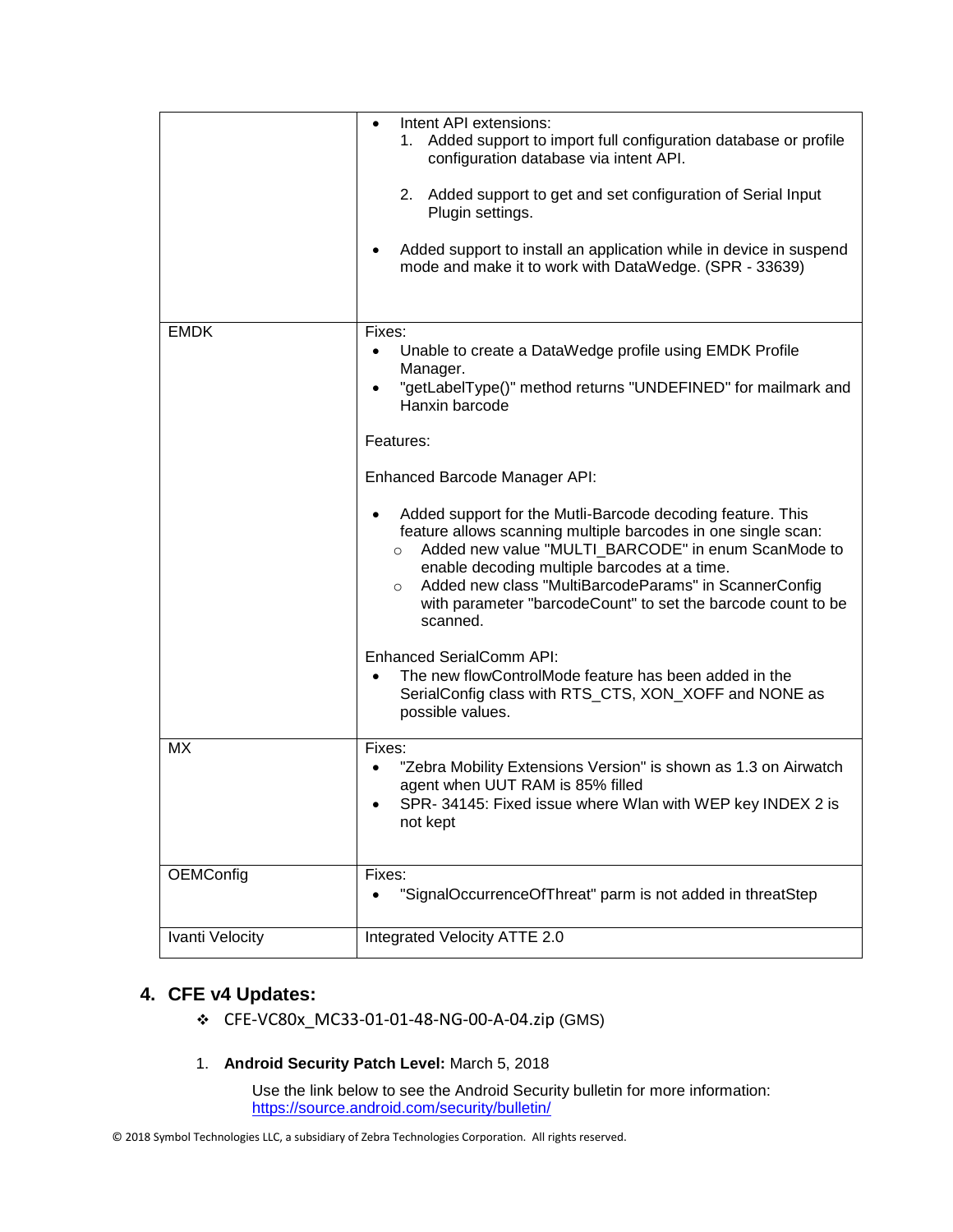#### 2. **Updated below components:**

- o Datawedge: 6.7.34
- o StageNow: 2.10.1.1386
- o EMDK: 6.8.20.1120
- o MX: 7.2.0.6
- o File browser: 1.19.1.2
- 3. SPR33311 Resolved an issue wherein RS507 is unable to connect via Bluetooth using Voxware voice application.
- 4. SPR33302 Resolved an issue wherein disabling the oval capacitive key via StageNow fails.
- 5. SPR34267 Resolved an issue wherein USB debugging failed to get enabled via StageNow.
- 6. SPR33639 Resolved an issue wherein device stops emitting scan beam after waking up from suspend state.
- 7. SPR33799 Resolved an issue wherein DataWedge was sending char 10 instead of char 13.

#### **5. CFE v3 Updates:**

- ❖ CFE-VC80x\_MC33-01-01-48-NG-00-A-03.zip (GMS)
- 1. Spectre and Meltdown (CVE-2017-5753, 5715, 5754) remediation provided by updates to timer access for CVE-2017-13218.
- 2. Fix for bug: BT connection state does not persist across reboots, if location settings is in enabled state

### **Device Compatibility**

This software release has been approved for use on the following devices.

| <b>Device Part Number</b> | <b>Operating System</b> | <b>Device Part number</b> | <b>Operating System</b> |
|---------------------------|-------------------------|---------------------------|-------------------------|
| MC330K-GE3HA3NA           | Android N               | MC330M-RL4SG2RW           | Android N               |
| MC330K-GE3HA3RW           | Android N               | MC330M-SI2HA2RW           | Android N               |
| MC330K-GE4HA3NA           | Android N               | MC330M-SI30A2RW           | Android N               |
| MC330K-GE4HA3RW           | Android N               | MC330M-SI3HA2NA           | Android N               |
| MC330K-GE4HA4NA           | Android N               | MC330M-SI3HA2RW           | Android N               |
| MC330K-GE4HA4RW           | Android N               | MC330M-SI40A2NA           | Android N               |
| MC330K-GI3HA3NA           | Android N               | MC330M-SI4HA2NA           | Android N               |
| MC330K-GI3HA3RW           | Android N               | MC330M-SI4HA2RW           | Android N               |
| MC330K-GI3HA4RW           | Android N               | MC330M-SI4HG2NA           | Android N               |
| MC330K-GI4HA3NA           | Android N               | MC330M-SL2HA2RW           | Android N               |
| MC330K-GI4HA3RW           | Android N               | MC330M-SL2HG2RW           | Android N               |
| MC330K-GI4HA4NA           | Android N               | MC330M-SL3HA2NA           | Android N               |
| MC330K-GI4HA4RW           | Android N               | MC330M-SL3HA2RW           | Android N               |
| MC330K-GI4HG3NA           | Android N               | MC330M-SL4HA2NA           | Android N               |
| MC330K-GI4HG3RW           | Android N               | MC330M-SN3HA2RW           | Android N               |
| MC330K-GI4HG4NA           | Android N               | MC330M-SN4HA2NA           | Android N               |
| MC330K-GI4HG4RW           | Android N               | MC330M-RL2SG2US           | Android N               |
| MC330K-GL2HA3RW           | Android N               | MC330M-SL4HG2US           | Android N               |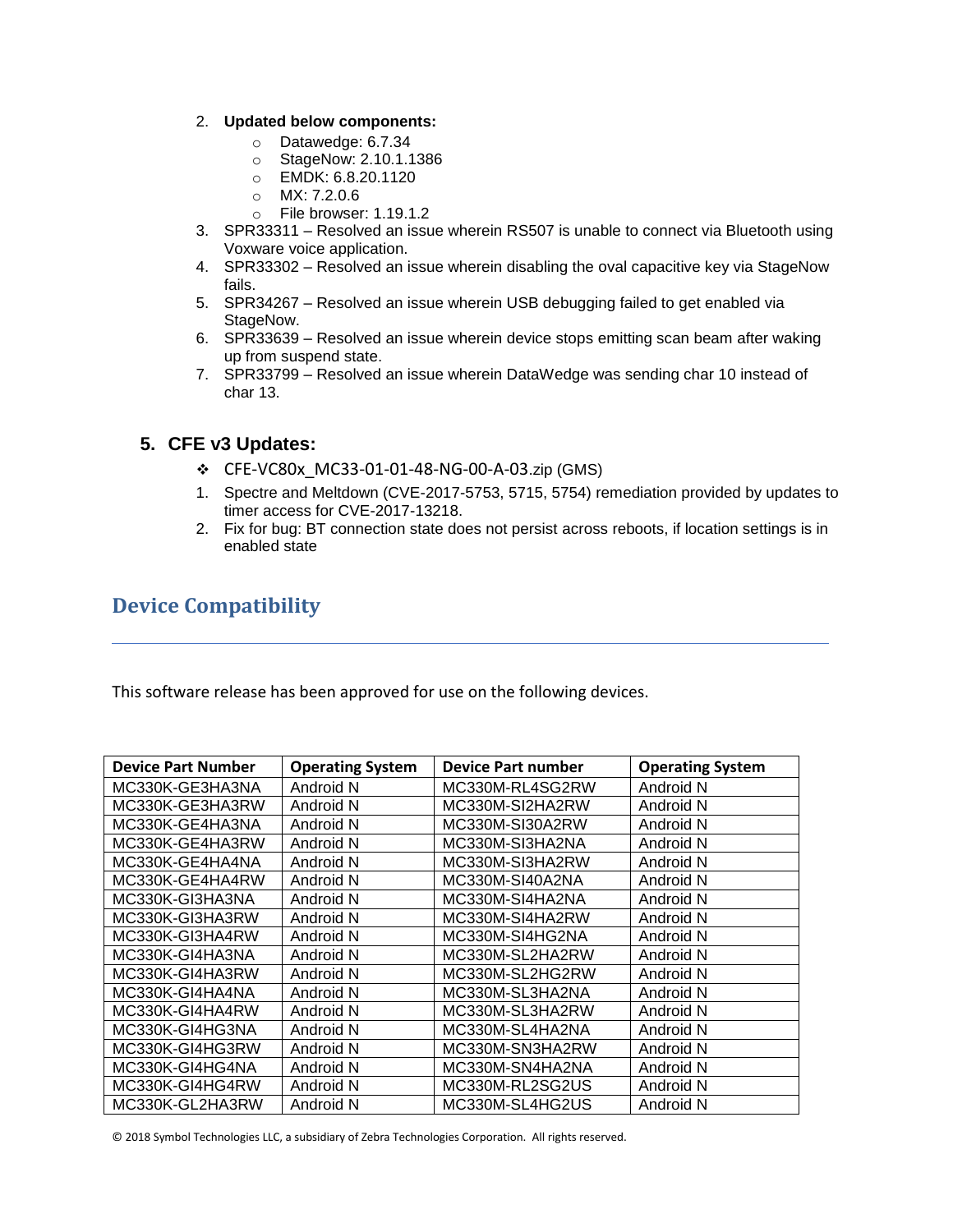| MC330K-GL3HA3RW | Android N | MC330M-SL3HG2US   | Android N |
|-----------------|-----------|-------------------|-----------|
| MC330K-GL3HA4RW | Android N | MC330M-RL4SG2US   | Android N |
| MC330K-GL4HA3NA | Android N | MC330M-RL3HG2US   | Android N |
| MC330K-GL4HA3RW | Android N | MC330M-SN4HG2US   | Android N |
| MC330K-GL4HA4NA | Android N | MC330M-SI3HG2US   | Android N |
| MC330K-GL4HA4RW | Android N | MC330M-GL4HG2US   | Android N |
| MC330K-GL4HG3RW | Android N | MC330M-GL3HG2US   | Android N |
| MC330K-RC3HA4NA | Android N | MC330M-GL2HG2US   | Android N |
| MC330K-RC3HA4RW | Android N | MC330M-GI3HG2US   | Android N |
| MC330K-RC3HG4RW | Android N | MC330M-GI2HG2US   | Android N |
| MC330K-RC4HA4NA | Android N | MC330K-SN4HG3US   | Android N |
| MC330K-RC4HA4RW | Android N | MC330K-SI3HG3US   | Android N |
| MC330K-RL3HA3RW | Android N | MC330K-GL4HG3US   | Android N |
| MC330K-RL3HG3RW | Android N | MC330K-RC4HG4US   | Android N |
| MC330K-RL3SG3RW | Android N | MC330K-RC3HG4US   | Android N |
| MC330K-RL4HA3NA | Android N | MC330K-GL4HG4US   | Android N |
| MC330K-RL4HA3RW | Android N | MC330K-GI3HG3US   | Android N |
| MC330K-RL4HG3NA | Android N | MC330K-SP4HG4US   | Android N |
| MC330K-SB3HA4NA | Android N | MC330K-SP3HG4US   | Android N |
| MC330K-SB3HA4RW | Android N | MC330K-SB3HG4US   | Android N |
| MC330K-SB3HG4RW | Android N | MC330K-SE4HG3US   | Android N |
| MC330K-SB4HA4NA | Android N | MC330K-SE3HG3US   | Android N |
| MC330K-SB4HA4RW | Android N | MC330K-SE2HG3US   | Android N |
| MC330K-SB4HG4NA | Android N | MC330K-GE4HG3US   | Android N |
| MC330K-SE2HA3RW | Android N | MC330K-GE3HG3US   | Android N |
| MC330K-SE3HA3NA | Android N | MC330K-GE2HG3US   | Android N |
| MC330K-SE3HA3RW | Android N | MC330K-SG4HG4US   | Android N |
| MC330K-SE4HA3NA | Android N | MC330K-SG3HG4US   | Android N |
| MC330K-SE4HA3RW | Android N | MC330K-SG2HG4US   | Android N |
| MC330K-SG3HA4NA | Android N | MC330K-GE4HG4US   | Android N |
| MC330K-SG3HA4RW | Android N | MC330K-GE2HG4US   | Android N |
| MC330K-SG4HA4NA | Android N | MC330K-GI3HG3US01 | Android N |
| MC330K-SI2HA3RW | Android N | MC330M-SN3HG2RW   | Android N |
| MC330K-SI3HA3NA | Android N | MC330M-SL3HG2RW   | Android N |
| MC330K-SI3HA3RW | Android N | MC330M-SI4HG2RW   | Android N |
| MC330K-SI3HG3RW | Android N | MC330M-SI3HG2RW   | Android N |
| MC330K-SI4HA3NA | Android N | MC330M-SI2HG2RW   | Android N |
| MC330K-SI4HA3RW | Android N | MC330M-RL3HG2RW   | Android N |
| MC330K-SI4HG3NA | Android N | MC330M-RL2SG2RW   | Android N |
| MC330K-SL2HA3RW | Android N | MC330M-GL4HG2RW   | Android N |
| MC330K-SL4HA3RW | Android N | MC330M-GL2HG2RW   | Android N |
| MC330K-SN3HA3RW | Android N | MC330M-GI4HG2RW   | Android N |
| MC330K-SN4HA3NA | Android N | MC330M-GI4HG2IN   | Android N |
| MC330K-SN4HA3RW | Android N | MC330M-GI3HG2IN   | Android N |
| MC330K-SP3HA4NA | Android N | MC330M-GI2HG2RW   | Android N |
| MC330K-SP3HA4RW | Android N | MC330K-SP4HG4RW   | Android N |
| MC330K-SP4HA4NA | Android N | MC330K-SP3HG4RW   | Android N |
| MC330K-SP4HA4RW | Android N | MC330K-SN4HG3RW   | Android N |
| MC330M-GI2HA2NA | Android N | MC330K-SN3HG3RW   | Android N |
| MC330M-GI2HA2RW | Android N | MC330K-SL4HG3RW   | Android N |
| MC330M-GI30A2RW | Android N | MC330K-SL2HG3RW   | Android N |
| MC330M-GI3HA2IN | Android N | MC330K-SI4HG3RW   | Android N |
| MC330M-GI3HA2NA | Android N | MC330K-SI2HG3RW   | Android N |
|                 |           |                   |           |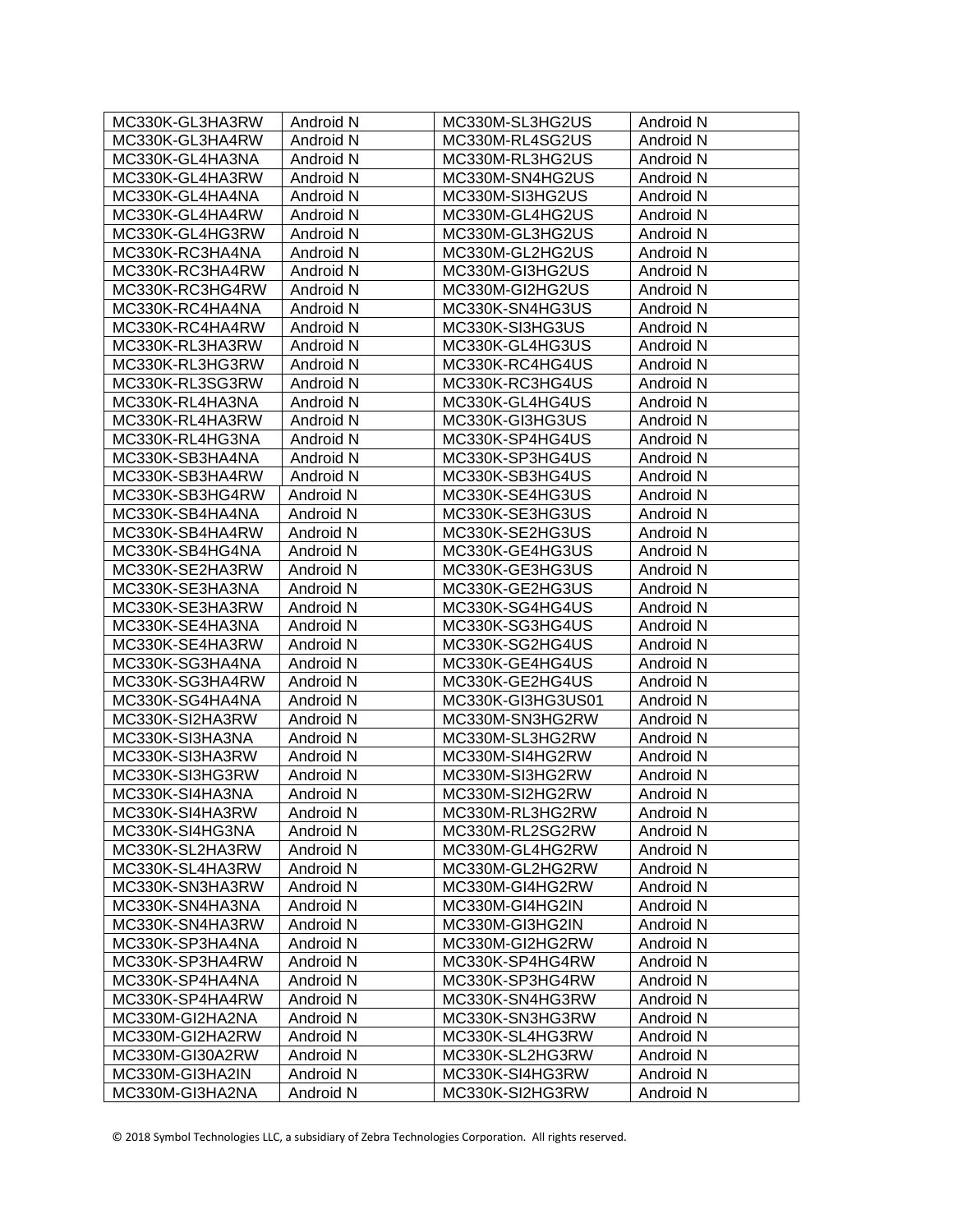| MC330M-GI3HA2RW | Android N | MC330K-SG3HG4RW   | Android N |
|-----------------|-----------|-------------------|-----------|
| MC330M-GI3HG2RW | Android N | MC330K-SG2HG4RW   | Android N |
| MC330M-GI40A2NA | Android N | MC330K-SE4HG3RW   | Android N |
| MC330M-GI4HA2IN | Android N | MC330K-SE3HG3RW   | Android N |
| MC330M-GI4HA2NA | Android N | MC330K-SE2HG3RW   | Android N |
| MC330M-GI4HA2RW | Android N | MC330K-SB4HG4RW   | Android N |
| MC330M-GI4HG2NA | Android N | MC330K-RL4HG3RW   | Android N |
| MC330M-GL2HA2NA | Android N | MC330K-RC4HG4RW   | Android N |
| MC330M-GL2HA2RW | Android N | MC330K-GL4HG3RW   | Android N |
| MC330M-GL3HA2NA | Android N | MC330K-GL3HG4RW   | Android N |
| MC330M-GL3HA2RW | Android N | MC330K-GL3HG3RW   | Android N |
| MC330M-GL3HG2RW | Android N | MC330K-GL2HG3RW   | Android N |
| MC330M-GL40A2NA | Android N | MC330K-GI3HG4RW   | Android N |
| MC330M-GL40A2RW | Android N | MC330K-GI3HG3RW   | Android N |
| MC330M-GL4HA2NA | Android N | MC330K-GE4HG4RW   | Android N |
| MC330M-GL4HA2RW | Android N | MC330K-GE4HG3RW   | Android N |
| MC330M-RL2SA2NA | Android N | MC330K-GE3HG3RW   | Android N |
| MC330M-RL2SA2RW | Android N | MC330K-GE2HG4RW   | Android N |
| MC330M-RL3HA2NA | Android N | MC330K-GE2HG3RW   | Android N |
| MC330M-RL3HA2RW | Android N | MC330K-GI3HG3RW01 | Android N |
| MC330M-RL3SA2NA | Android N | MC330K-GE2HA3US   | Android N |
| MC330M-RL3SA2RW | Android N | MC330K-GE2HA4US   | Android N |
| MC330M-RL3SG2NA | Android N | MC330K-SE2HA3US   | Android N |
| MC330M-RL3SG2RW | Android N | MC330K-SG2HA4US   | Android N |
| MC330M-RL40A2NA | Android N | MC330K-GE2HA3RW   | Android N |
| MC330M-RL4SA2NA | Android N | MC330K-GE2HA4RW   | Android N |
| MC330M-RL4SA2RW | Android N | MC330K-SG2HA4RW   | Android N |

## **Component Contents**

| <b>Component / Description</b> | <b>Version(GMS)</b>    |
|--------------------------------|------------------------|
| <b>Product Build Number</b>    | 01-01-49-NG-00-U08-STD |
| <b>Android Version</b>         | 7.1.2                  |
| Linux Kernel                   | 3.10.84                |
| Android SDK Level              | 25                     |
| Platform                       | QC8956                 |
| <b>Bluetooth Stack</b>         | 1.1                    |
| <b>Flash Size</b>              | 16/32GB                |
| <b>RAM Size</b>                | 2/4GB                  |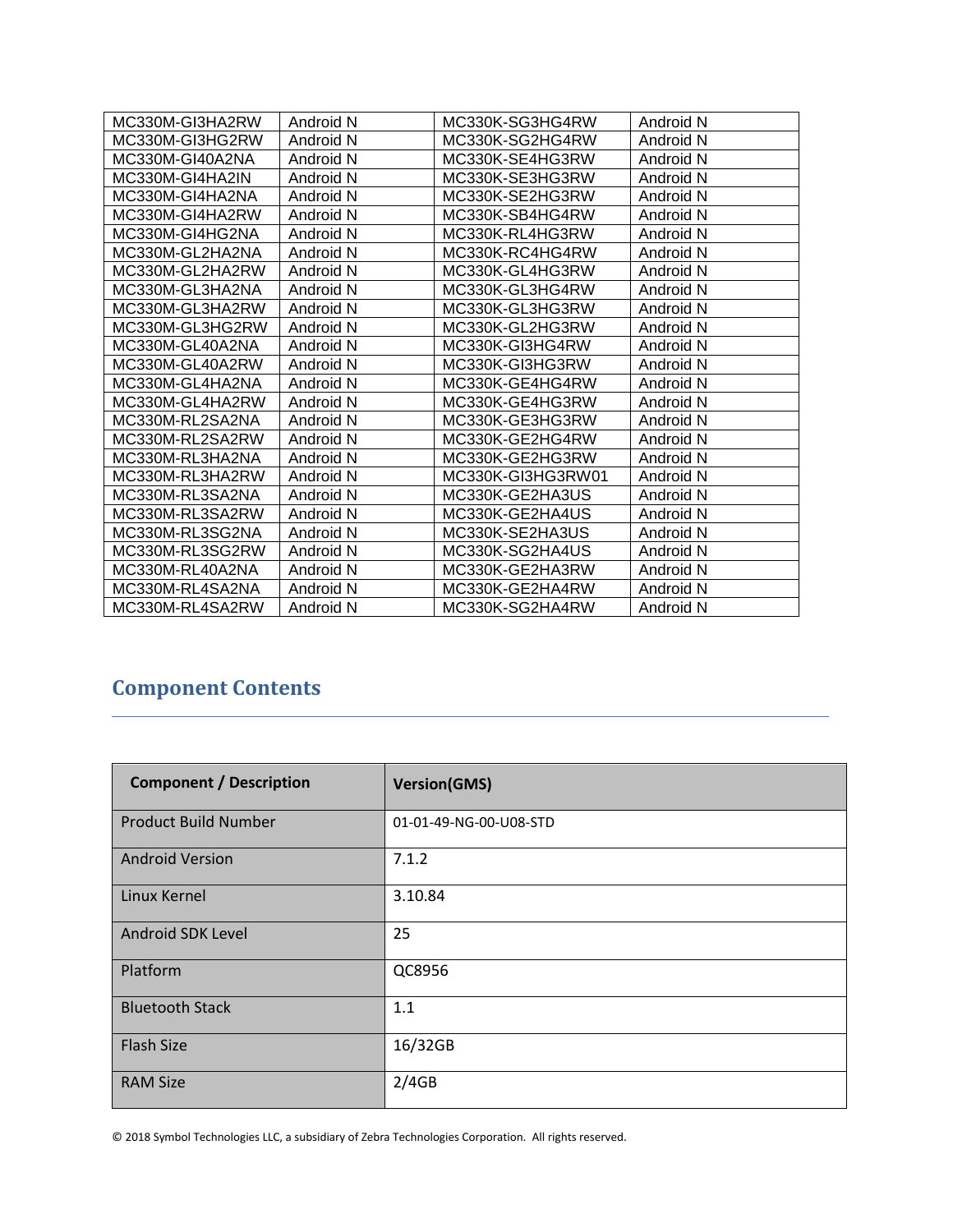### **Installation Requirements**

Install baseline 01-01-48-NG-00-A (GMS)

#### **IMPORTANT NOTE:**

- Upgrading to this OS version (01-01-49-NG-00-U08-STD LG patch v8) blocks the downgrade prior to Update005 releases.
- Users updating from 01-01-49-NG-00-A BSP baseline to LG patch v8 will be allowed only to downgrade till Update005.

### **Installation Instructions**

#### **Using ADB Sideload**

*The installation instructions assume you have ADB installed on your PC (the adb drivers and such) and your MC33x has Developer options enabled and USB debugging ON: Instructions on HOW TO enable ADB is also captured in user guide.*

- 1. Connect the MC33x to the PC using the USB data cable or through the cradle.
- 2. You may need to pull down the top menu and if you see "USB for charging", touch it and then change it to "File transfers".
- 3. Open Command Prompt, run *"adb devices"* and check to see if you are able to see the device's serial number.

If yes, proceed to next step

If not please get the PC set up with the proper drivers or install an External SD Card.

- 4. You may also get a pop up on your PC (Win 7) that you will be connected as a Portable MediaPlayer. This can be ignored.
- 5. Download Image
	- a. **CFE\_ATLAS\_P08\_NG\_01-01.49.zip** listed above in content section
	- b. Reset files (Optional)
- 6. Entering into Recovery Mode
	- a. Option 1: In Command Prompt, type *"adb reboot recovery" and click enter*.
	- b. Option 2:
		- Reboot the device and keep the GUN (grip) trigger held.
		- When Zebra Technologies logo appears on the screen release the trigger
- 7. MC33x will reboot and land up on the Android Recovery screen.
- 8. If applying patch via sideload method

<sup>© 2018</sup> Symbol Technologies LLC, a subsidiary of Zebra Technologies Corporation. All rights reserved.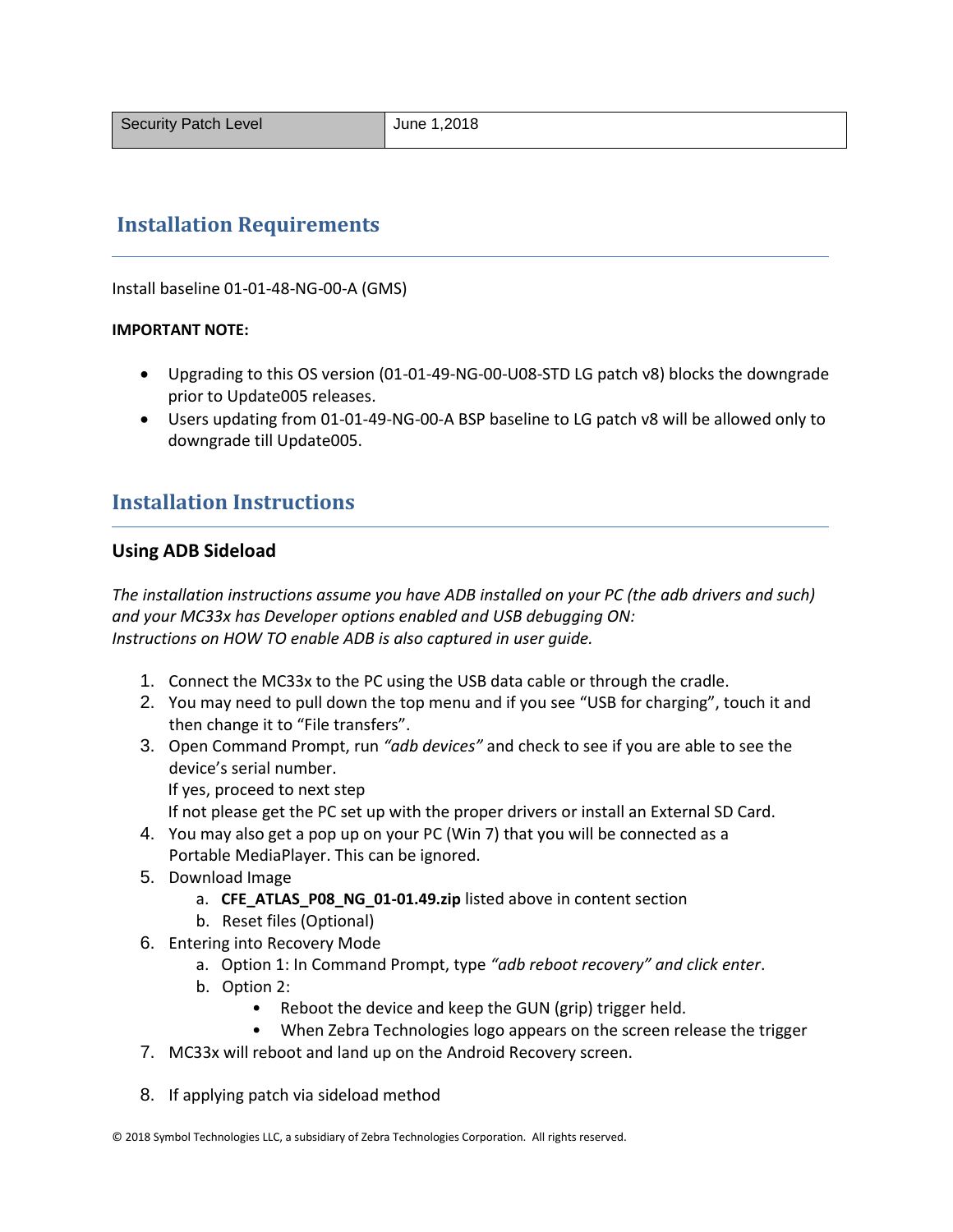- a. Use UP and DOWN keys on the keypad to navigate up/down highlight item
- b. Use ENTER key on the keypad to select menu item "Apply update via adb sideload"
- 9. With your Command Prompt, open, type "adb sideload" and add a space and then drag and drop the patch file on to it and click enter.
	- a. Your PC screen will show files being installed and a little blue horizontal progress bar on your device will show status… And after about 6 minutes (could be 10+ minutes if installing GMS) it should be done and you should be back at the Android Recovery screen.
	- b. Repeat above steps for all mandatory packages
- 10. *"Reboot system now"* is highlighted. Press the Power Key to Reboot.
- 11. Device reboots and you see Zebra on top and POWERED BY android at the bottom and after about 1 minute will transition to the MC33X splash screen with 5 dancing white dots at bottom… it will stay at this screen for a little over another minute *(could be another 7+ minutes if installing GMS)* and then you are at the Factory "Welcome" screen.
- 12. If you installed a GMS BSP, you will need to complete the process by setting up Wi‐Fi and E‐ mail accounts and such. If on AOSP (non‐GMS), there is no process to follow.
- 13. At the Home Screen, we need to verify that the BSP upgrade took place and set the Date & Time.
	- a. Go to "Settings" and scroll down to "About phone" and look at the "Build number". It should start with "**01-01-49-NG-00-U08-STD**". Now you are on the correct BSP.
	- b. Setting the Date and Time. If you associate to a WLAN AP, do so now, as it should automatically set the time and date… the only thing left is to set the time zone. Go to "Settings" and scroll to and select "Date & time". Scroll down to and select "Select time zone", and scroll down to and select the appropriate time zone and you are done.
- 14. To Check the Android Patch Level after installing the CFE package in the device,
	- a. Settings->About Phone->SW Components: Device Update Version: **8**
	- b. ADB Shell method: Execute following command from PC's command prompt: \$ adb shell getprop ro.device.patch.version
		- \$ **8**
- 15. Now you are all set to use your MC33X.

#### **Using External SD card**

- 1. Plug the MC33X into the USB & Charging Cable and then the Cable to the PC. If you have a Cradle with USB connectivity, you may use that as well.
- 2. You may need to pull down the top menu and if you see "USB for charging", touch it and then change it to "File transfers".
- 3. Download **CFE\_ATLAS\_P08\_NG\_01-01.49.zip** and drag & drop the file on External SD card
- 4. Entering into Recovery Mode
	- Reboot the device and keep the GUN (grip) trigger held.
	- When Zebra Technologies logo appears on the screen release the trigger
- 5. Your MC33X will reboot and land up on the Android Recovery screen.